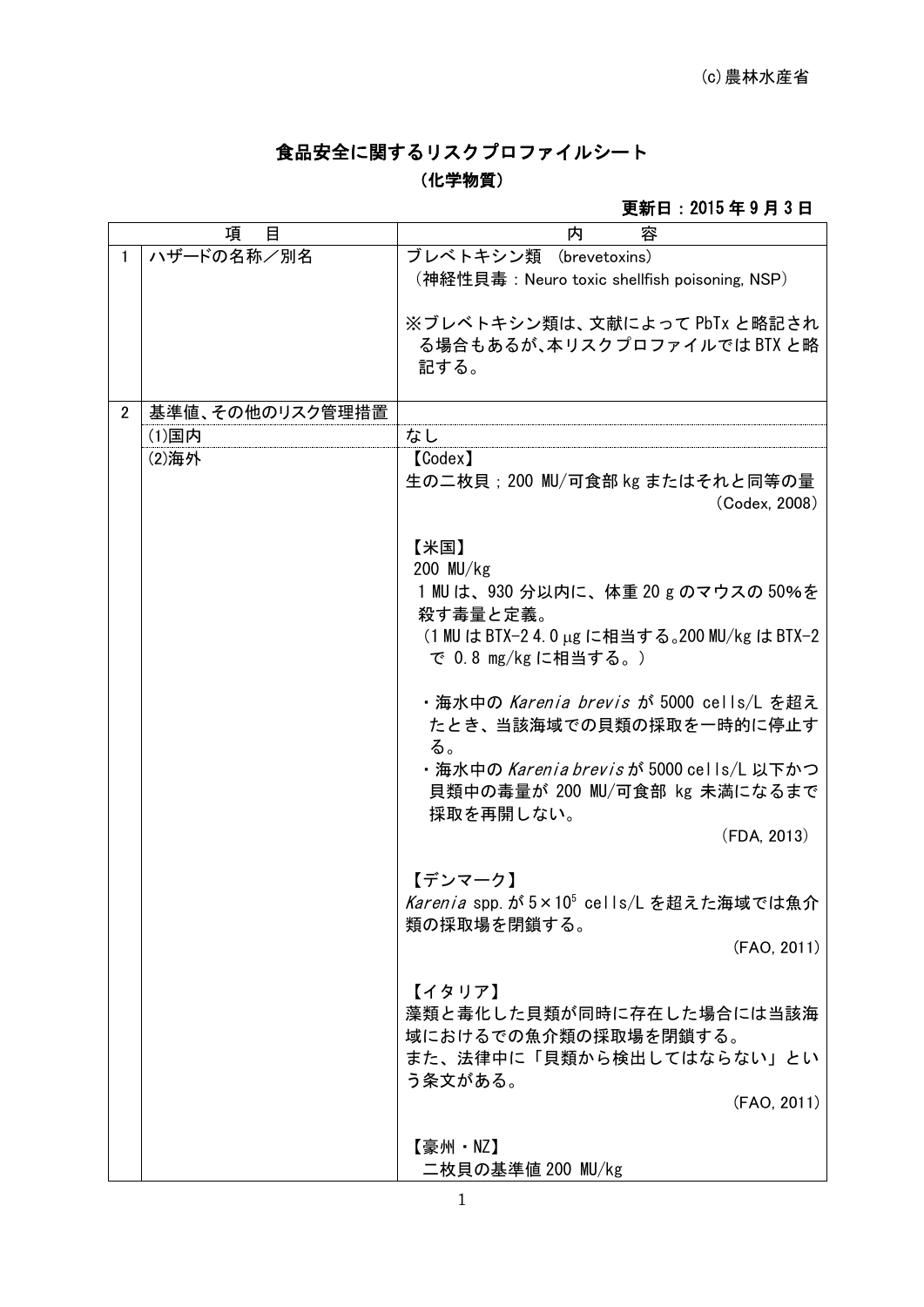|   |                        | (FSANZ, Australia New Zealand Food Standards Code)                                                                                                                                                                                                                                                                                                                                                                                                            |  |  |  |
|---|------------------------|---------------------------------------------------------------------------------------------------------------------------------------------------------------------------------------------------------------------------------------------------------------------------------------------------------------------------------------------------------------------------------------------------------------------------------------------------------------|--|--|--|
| 3 | ハザードが注目されるようになっ<br>た経緯 | 1844 年にメキシコ湾で採取された貝が毒化し、これを<br>食べたことによる食中毒が発生した。その後、赤潮の<br>原因となる渦鞭毛藻 Karenia brevis (旧分類名<br>Gymnodinium breve) からブレベトキシン類が単離さ<br>れ、食中毒の原因物質であることが確認された。<br>1992~1993年には、ニュージランドで180名以上の患<br>者が報告されるなど、メキシコ湾以外でも発生してい<br>る。<br>(FAO, 2011)<br>メキシコ湾で、赤潮により、2002 年にマナティが 2004<br>年にバンドウイルカが大量死した際の原因物質とし<br>て、ブレベトキシン類が検出されている。<br>(Flewelling $et$ al., 2005)                                                                                                 |  |  |  |
| 4 | 汚染実態の報告(国内)            | Karenia brevis, Karenia mikimotoi が東京湾以西で分<br>布することが報告されている。また、1995 年に鹿児島<br>湾で Heterosigma akashiwoによる赤潮が発生した時に<br>BTX-2, BTX-3, BTX-9 が確認された。<br>(FAO, 2004)<br>国内の二枚貝中のブレベトキシン群の分析結果<br>(2008-2010 農林水産省)<br>全国 28 道府県から、1月-12 月にかけ採取した二枚<br>貝(ホタテガイ、ムラサキイガイ、アサリ、カキ等)<br>1096 検体についてブレベトキシン群 (BTX-1, BTX-2,<br>BTX-B2, deoxyBTX-B2, BTX-3, BTX-B5) を分析した結<br>果、全て、定量下限値 (0.004-0.031 mg/kg) 未満の<br>濃度であった。<br>検体数<br>定量下限未満<br>の検体数<br>1096<br>1096 (100%) |  |  |  |
| 5 | 毒性評価                   |                                                                                                                                                                                                                                                                                                                                                                                                                                                               |  |  |  |
|   | (1)吸収、分布、排出及び代謝        | 経口摂取後速やかに消化管から吸収される。                                                                                                                                                                                                                                                                                                                                                                                                                                          |  |  |  |
|   | (2)急性毒性                | <b>(EFSA)</b><br>二枚貝摂取後 30 分から 3 時間で、吐き気、嘔吐、下痢、<br>麻痺、感覚異常等の症状を示し、数日続く。<br>細胞膜の電位依存性ナトリウムチャネルに結合し、神経<br>細胞や筋細胞の脱分極を引き起こす。<br>(EFSA, 2010)<br>ブレベトキシン類の急性毒性は別表1を参照。<br>(FAO, 2011; EFSA, 2010)                                                                                                                                                                                                                                                                 |  |  |  |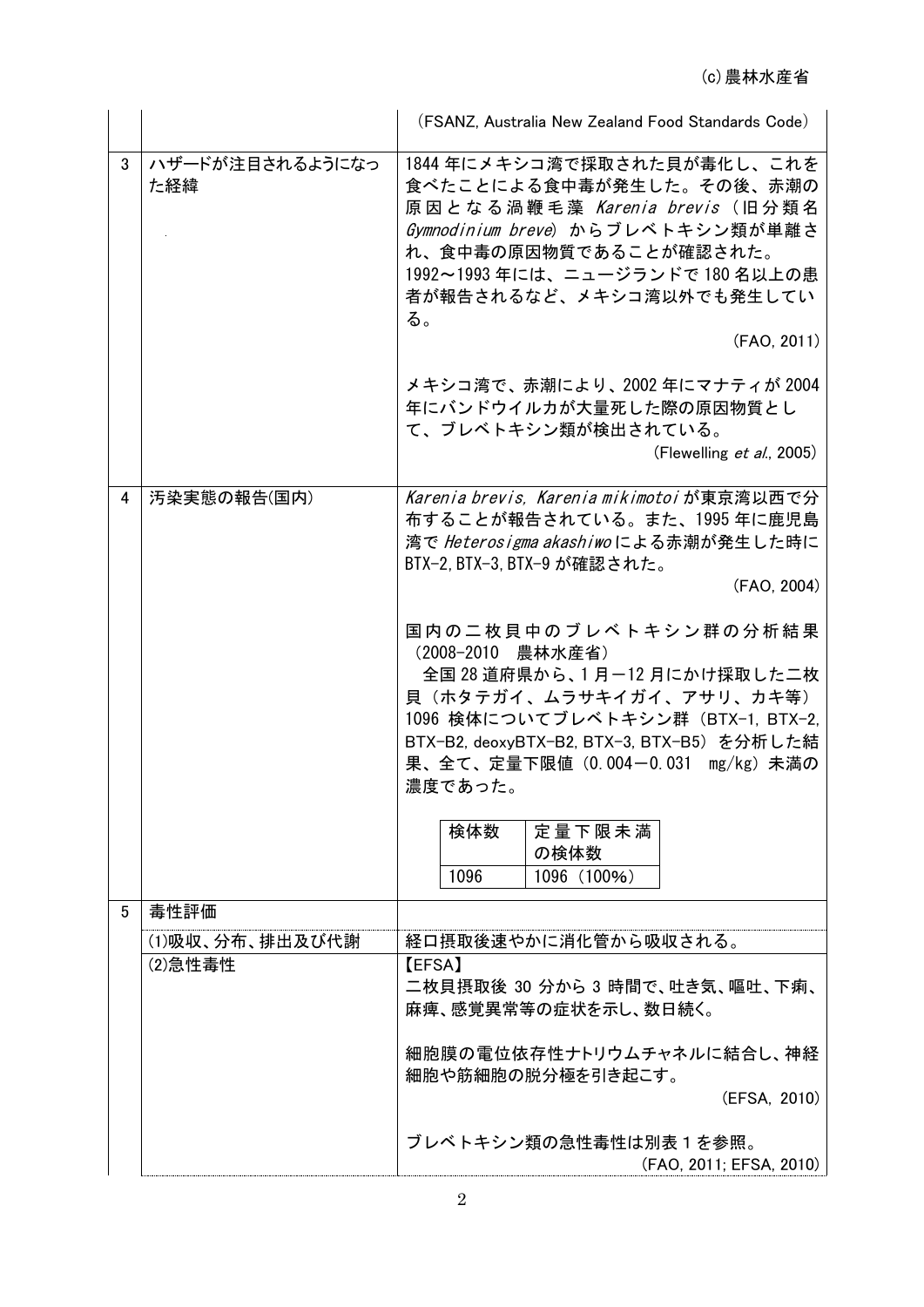|                | (3)短期毒性                                  |                                                                                                                              |
|----------------|------------------------------------------|------------------------------------------------------------------------------------------------------------------------------|
|                | (4)長期毒性                                  | <b>[EFSA]</b><br>BTX-2 はラット肺細胞で DNA 付加体を形成することか<br>ら、長期毒性として発がん性の可能性が懸念される。<br>ただし長期毒性試験のデータはない。<br>(EFSA, 2010)             |
| 6              | 耐容量                                      |                                                                                                                              |
|                | (1)耐容摂取量                                 |                                                                                                                              |
|                | 1 PTDI/PTWI/PTMI                         |                                                                                                                              |
|                | ② PTDI/PTWI/PTMI の根拠                     |                                                                                                                              |
|                | (2) 急性参照量(ARfD)                          | <b>[EFSA]</b><br>データが不足しており、急性参照量は設定できない。<br>(EFSA, 2010)                                                                    |
| $\overline{7}$ | 暴露評価                                     |                                                                                                                              |
|                | (1)推定一日摂取量                               |                                                                                                                              |
|                | (2)推定方法                                  |                                                                                                                              |
| 8<br>9         | MOE(Margin of exposure)<br>調製・加工・調理による影響 | 通常の調理加工の条件では分解せず、酸や加熱などに                                                                                                     |
|                |                                          | 安定 (537 °Cでも不活性化しない)。酸性条件では、末<br>端のアルデヒドが、ジメチルアセタール構造となる。<br>(FAO, 2011)                                                     |
| 10             | ハザードに汚染される可能性が<br>ある農作物/食品の生産実態          |                                                                                                                              |
|                | (1)農産物/食品の種類                             | アサリ、ハマグリ、カキ、食用巻貝など。<br>(Watkins <i>et al.</i> , 2008)                                                                        |
|                | (2)国内の生産実態                               | ○海産二枚貝の年間生産量 2014 年(生重量:千トン)<br>あさり類(採捕)<br>19.3<br>かき(養殖)<br>184.1<br>(注)生産量は全て殻付き重量<br>(農林水産省, 2015)                       |
| 11             | 汚染防止・リスク低減方法                             | 必要に応じて、二枚貝等の生産海域においてブレベトキシ<br>ン類による毒化の実態を把握。健康に影響を及ぼすレベ<br>ルの二枚貝等の毒化が懸念される場合には、出荷前検査<br>等のリスク管理措置を検討。                        |
| 12             | リスク管理を進める上で不足して<br>いるデータ等                | ・我が国近海でブレベトキシン類を産生する渦鞭毛藻<br>類の種類と分布<br>・ブレベトキシン類を蓄積する魚介類の種類<br>・魚介類の体内におけるブレベトキシン類の分布<br>・長期毒性に関するデータ<br>・発がん性および遺伝毒性に関するデータ |
| 13             | 消費者の関心・認識                                | 日本では過去の中毒事例がないことから、消費者の関<br>心は低い。                                                                                            |
| 14             | その他                                      |                                                                                                                              |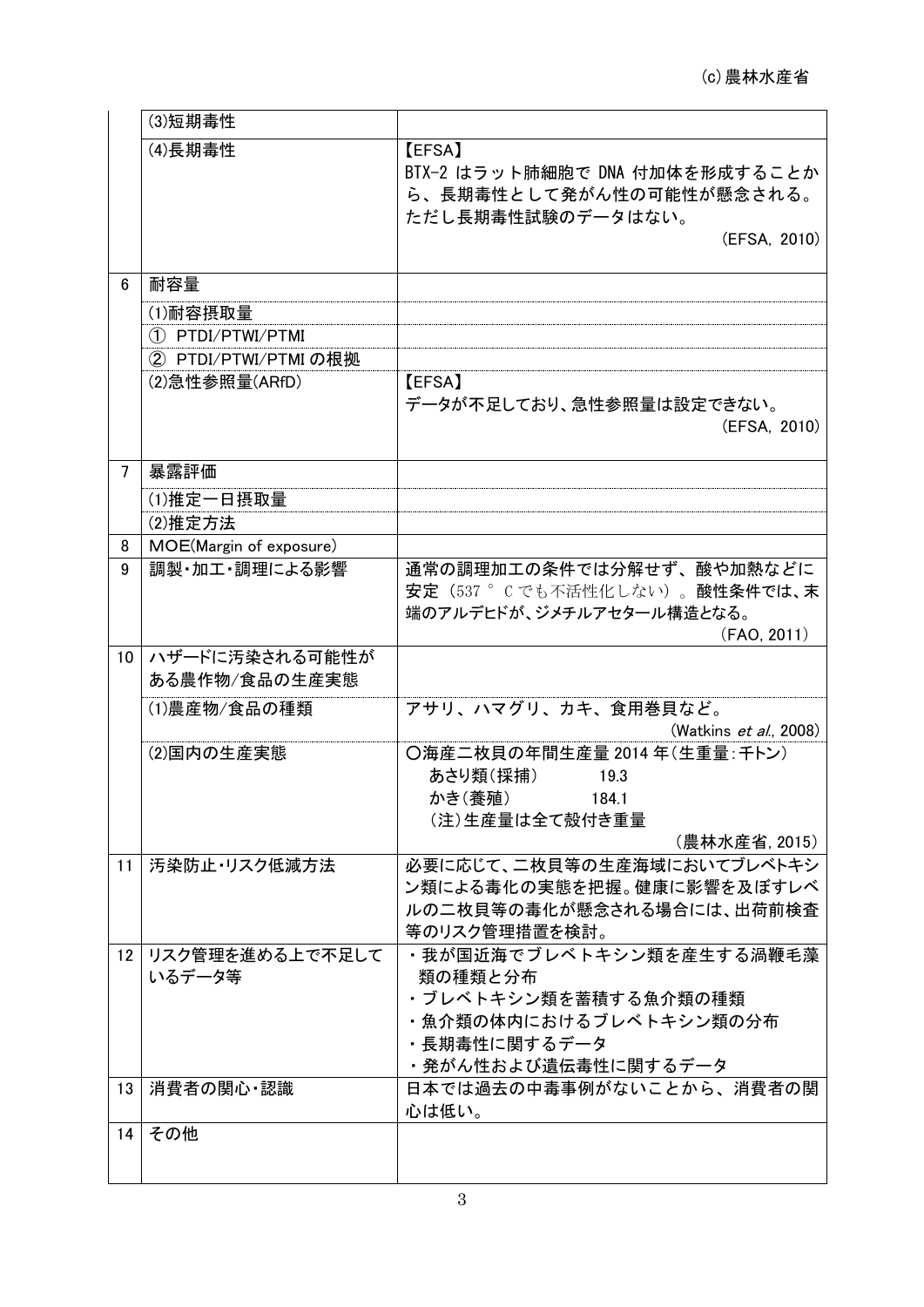| 15 | 出典·参照文献 | Baden, D.G. & Mende, T.J. 1982. Toxicity of two toxins      |
|----|---------|-------------------------------------------------------------|
|    |         | from the Florida red tide marine dinoflagellate,            |
|    |         | Gymnodinium breve. Toxicon, 20: 457-461.                    |
|    |         | Codex, 2008. CODEX STAN 292-2008 Standard for Live          |
|    |         | and Raw Bivalve Molluscs.                                   |
|    |         | Dechraoui, M.Y., et al., 1999. Ciguatoxins and brevetoxins, |
|    |         | neurotoxic polyether compounds active on sodium             |
|    |         | channels. Toxicon, 37: 125-143.                             |
|    |         | EFSA, 2010. Scientific Opinion on marine biotoxins in       |
|    |         | shellfish - Emerging toxins: Brevetoxin group1              |
|    |         | EFSA Journal 2010; 8(7):1677                                |
|    |         | FAO, 2004. Marine biotoxins. FAO food and nutrition         |
|    |         | paper 80. Food and agriculture organization of the          |
|    |         | United Nations (Rome, 2004)                                 |
|    |         | FAO, 2011. Assessment and management of biotoxin            |
|    |         | risks in bivalve molluscs                                   |
|    |         | FAO FISHERIES AND AQUACULTURE TECHNICAL                     |
|    |         | <b>PAPER 551</b>                                            |
|    |         | FDA, 2013. National Shellfish Sanitation Program Guide      |
|    |         | for the Control of Molluscan Shellfish 2013 Revision        |
|    |         | http://www.fda.gov/Food/GuidanceRegulation/                 |
|    |         | FederalStateFoodPrograms/ucm2006754.htm                     |
|    |         | (accessed September 1, 2015).                               |
|    |         | Flewelling L.J et al., 2005. Red tides and marine mammal    |
|    |         | mortalities: unexpected brevetoxin vectors may              |
|    |         | account for deaths long after or remote from an algal       |
|    |         | bloom                                                       |
|    |         | Nature. June 9; 435(7043): 755-756.                         |
|    |         | FSANZ, Australia New Zealand Food Standards Code,           |
|    |         | STANDARD 1.4.1                                              |
|    |         | http://www.foodstandards.gov.au/code/                       |
|    |         | Pages/default.aspx (accessed September 1, 2015)             |
|    |         | Selwood A.I. et al., 2008. Semisynthesis of                 |
|    |         | S-Desoxybrevetoxin-B2 and Brevetoxin-B2, and                |
|    |         | Assessment of Their Acute Toxicities                        |
|    |         | Chem. Res. Toxicol. 2008, 21, 944- 950.                     |
|    |         | Watkins S.M. et al., 2008. Neurotoxic Shellfish Poisoning.  |
|    |         | Mar. Drugs 2008, 6, 431-455.                                |
|    |         | 農林水産省. 2015. 平成 26 年漁業·養殖業生産統計                              |
|    |         | 農林水産省の調査結果 (まとめ) (平成 20 年~22 年度                             |
|    |         | 海洋生物毒安全対策事業)                                                |
|    |         | http://www.mhlw.go.jp/file.jsp?id=148317&name               |
|    |         | $=0000014156$ . pdf (accessed September 1, 2015)            |